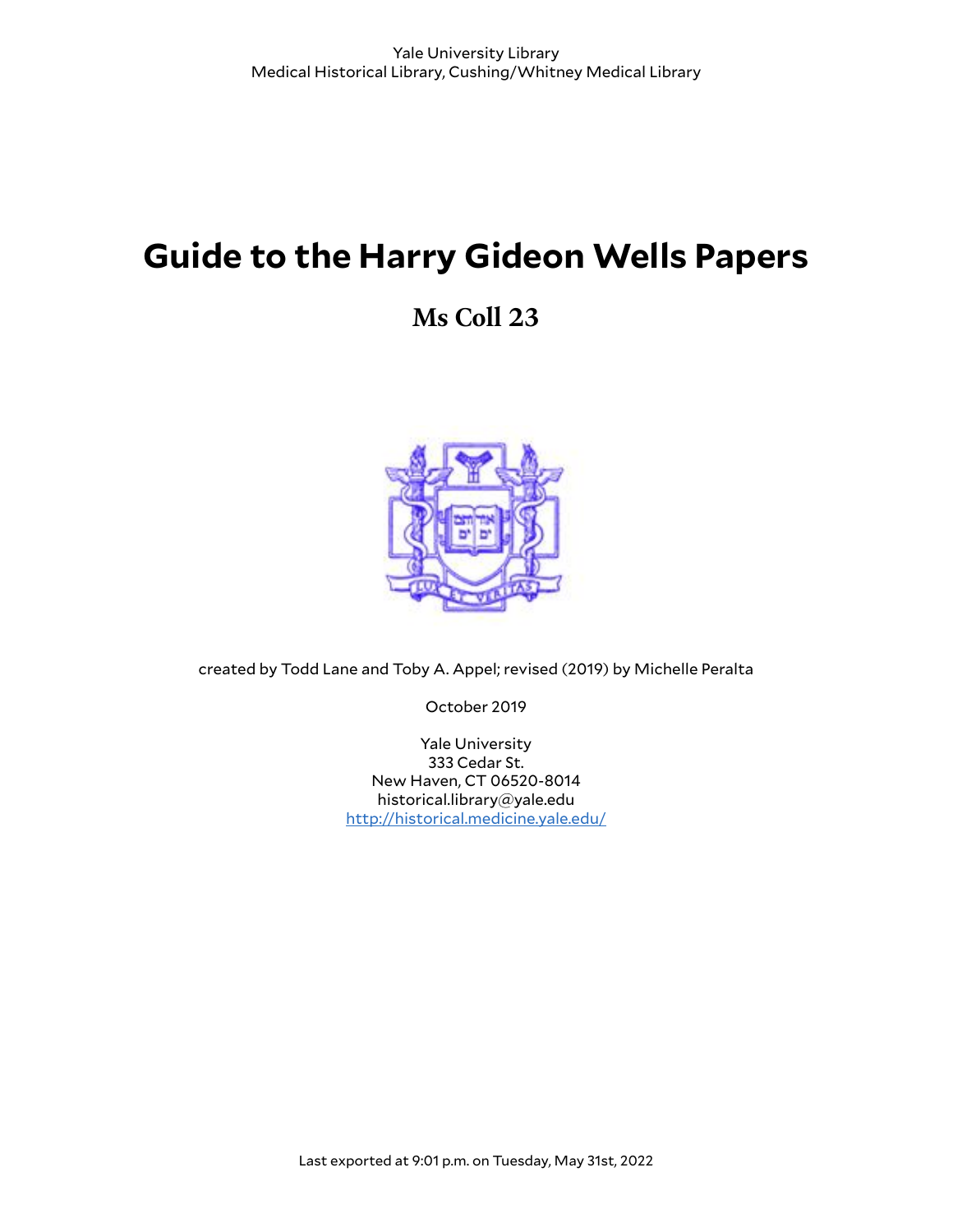## Table of Contents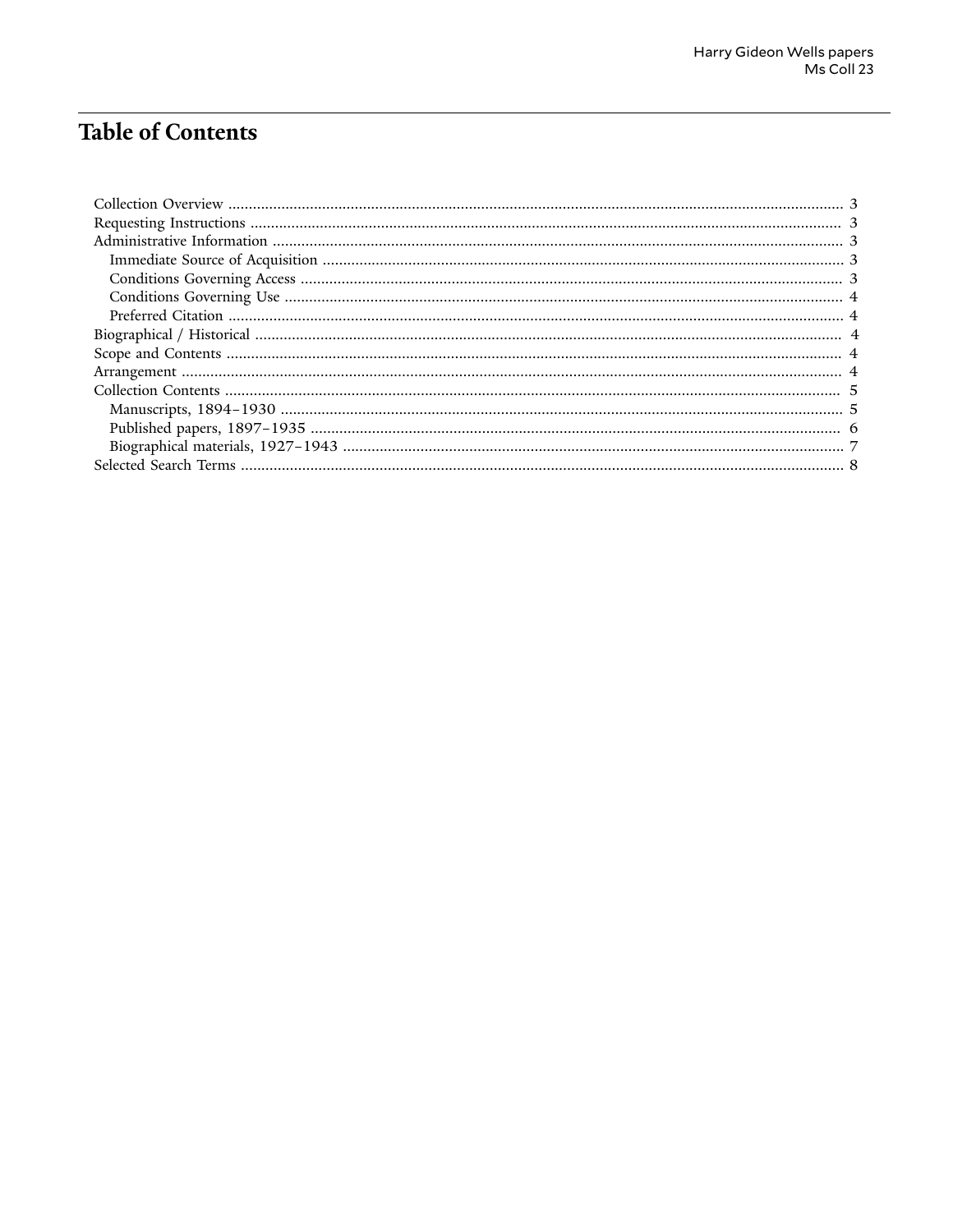#### <span id="page-2-0"></span>**Collection Overview**

|                                | <b>REPOSITORY:</b> Medical Historical Library, Cushing/Whitney Medical Library<br><b>Yale University</b><br>333 Cedar St.<br>New Haven, CT 06520-8014<br>historical.library@yale.edu<br>http://historical.medicine.yale.edu/                                                                                                                                                                                                                             |
|--------------------------------|----------------------------------------------------------------------------------------------------------------------------------------------------------------------------------------------------------------------------------------------------------------------------------------------------------------------------------------------------------------------------------------------------------------------------------------------------------|
| <b>CALL NUMBER: Ms Coll 23</b> |                                                                                                                                                                                                                                                                                                                                                                                                                                                          |
|                                | CREATOR: Wells, H. Gideon (Harry Gideon), 1875-1943                                                                                                                                                                                                                                                                                                                                                                                                      |
|                                | <b>TITLE:</b> Harry Gideon Wells papers                                                                                                                                                                                                                                                                                                                                                                                                                  |
|                                | <b>DATES: 1894-1943</b>                                                                                                                                                                                                                                                                                                                                                                                                                                  |
|                                | PHYSICAL DESCRIPTION: 2.5 linear feet (2 boxes and 6 volumes)                                                                                                                                                                                                                                                                                                                                                                                            |
|                                | <b>LANGUAGE:</b> The materials are in English.                                                                                                                                                                                                                                                                                                                                                                                                           |
|                                | <b>SUMMARY:</b> Harry Gideon Wells, pathologist and immunologist, was born July 21, 1875 in<br>New Haven, Connecticut and attended Hillhouse High School. He graduated<br>from Sheffield Scientific School, Yale University, in 1895. He was an authority<br>on the chemical aspects of pathology and immunology. Collection materials<br>include his autobiography, student notebooks, drafts and published writings,<br>reunion books, and obituaries. |
|                                | <b>ONLINE FINDING AID:</b> To cite or bookmark this finding aid, please use the following link: https://<br>hdl.handle.net/10079/fa/med.ms.0023                                                                                                                                                                                                                                                                                                          |

### <span id="page-2-1"></span>**Requesting Instructions**

To request items from this collection for use on site, please use the request links in the HTML version of this finding aid, available at [https://hdl.handle.net/10079/fa/med.ms.0023.](https://hdl.handle.net/10079/fa/med.ms.0023)

Key to the container abbreviations used in the PDF finding aid:

b. box f. folder ■vol. volume

### <span id="page-2-2"></span>**Administrative Information**

### <span id="page-2-3"></span>**Immediate Source of Acquisition**

Purchased from Sheila Amdur, 2007.

#### <span id="page-2-4"></span>**Conditions Governing Access**

The collection is open for research.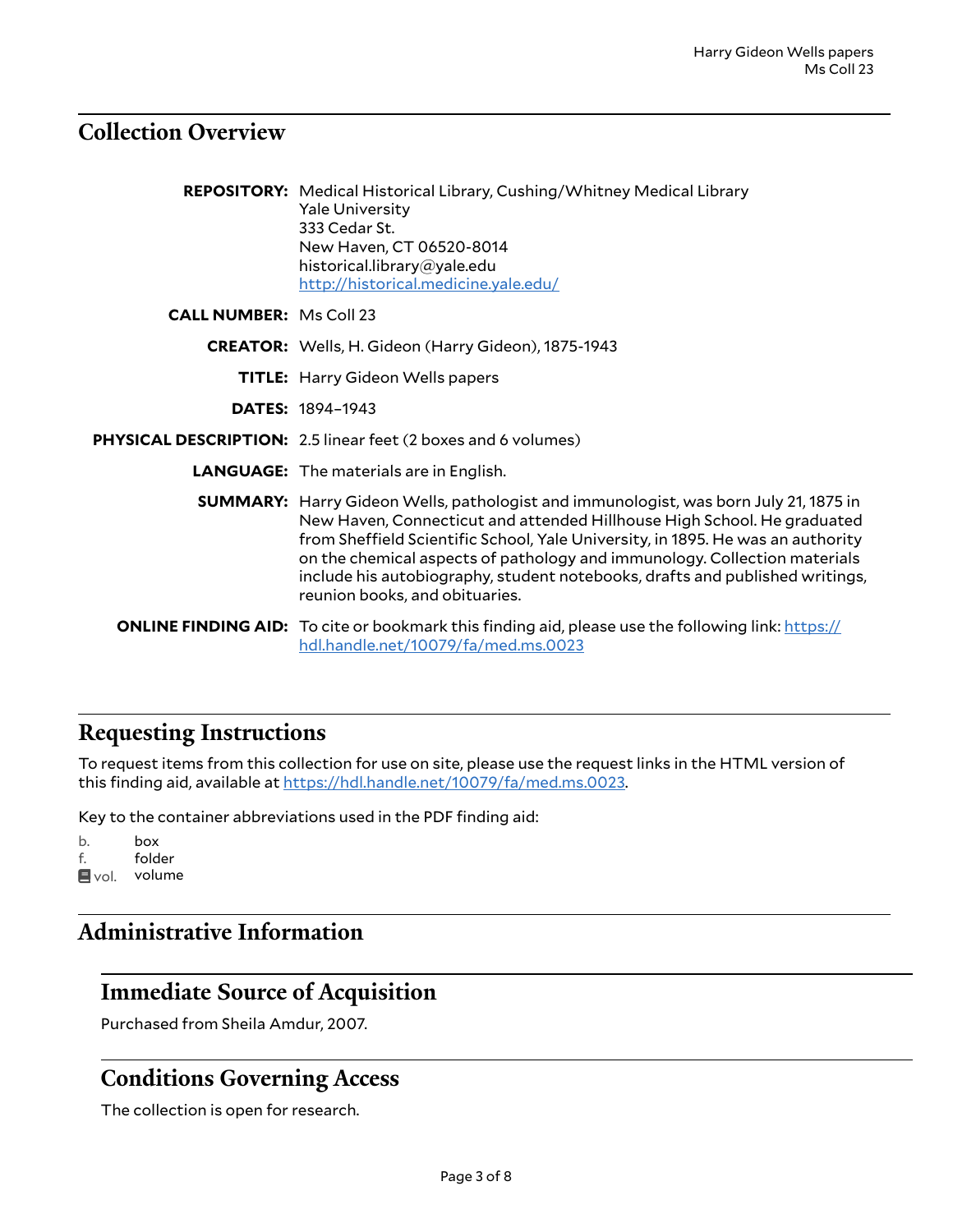### <span id="page-3-0"></span>**Conditions Governing Use**

Unpublished materials authored or otherwise produced by the creator(s) of this collection are in the public domain. There are no restrictions on use. Copyright status for other collection materials is unknown. Transmission or reproduction of materials protected by U.S. Copyright Law (Title 17, U.S.C.) beyond that allowed by fair use requires the written permission of the copyright owners. Works not in the public domain cannot be commercially exploited without permission of the copyright owners. Responsibility for any use rests exclusively with the user.

#### <span id="page-3-1"></span>**Preferred Citation**

Harry Gideon Wells Papers. Historical Library, Harvey Cushing / John Hay Whitney Medical Library, Yale University.

### <span id="page-3-2"></span>**Biographical / Historical**

Harry Gideon Wells, pathologist and immunologist, was born July 21, 1875 in New Haven, Connecticut and attended Hillhouse High School. The failure of his father's wholesale drug business led his family to move to Chicago in 1893, where his father opened a drugstore. Wells graduated from Sheffield Scientific School, Yale University, in 1895, where he studied physiological chemistry with Professors Russell Chittenden and Lafayette B. Mendel. He graduated from Rush Medical College in 1898 and received a PhD in Pathology at University of Chicago in 1903. He took a postgraduate year abroad in 1905. From 1901 to 1940, he was a member of the medical faculty of the University of Chicago and served as longtime chair of the department of pathology. He was an authority on the chemical aspects of pathology and immunology. His text, *Chemical Pathology*, went through several editions beginning in 1907. He also published books on the chemistry of tuberculosis and on the chemical aspects of immunology. He died in Chicago on April 26, 1943.

#### <span id="page-3-3"></span>**Scope and Contents**

The collection includes materials written by Wells, including his typewritten autobiography with his pencil annotations, two student notebooks on physiological chemistry from the Sheffield Scientific School, 1894-1895, a pathology notebook of research conducted under Dr. Emil Abderhalden at the University of Berlin in 1905, and two notebooks containing drafts of papers from the 1930s. The autobiography includes chapters on his boyhood in New Haven, Hillhouse High School, Sheffield Scientific School, medical school, and his later research career as well as his hobby, fishing. Published materials include four volumes of reprints of his articles, three scrapbooks of his editorials and short pieces clipped from the *Journal of the American Medical Association*, two reunion volumes from the Sheffield Scientific School, and a folder of biographical material including a typewritten obituary by Ludwig Hektoen.

#### <span id="page-3-4"></span>**Arrangement**

The collection is arranged in three series: I. Manuscripts, 1894-1930; II. Published papers, 1897-1935; and III. Biographical materials, 1927-1943.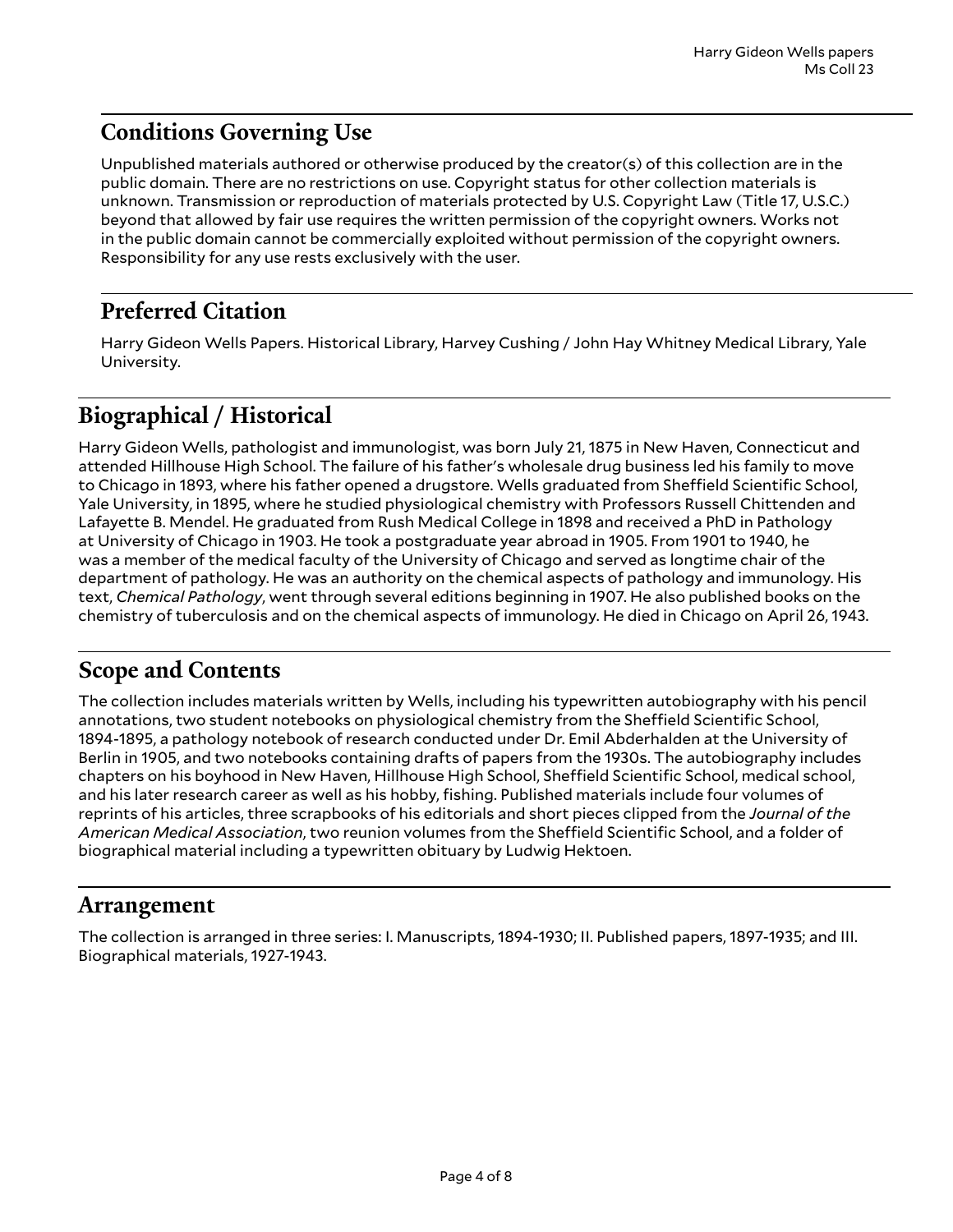## <span id="page-4-1"></span><span id="page-4-0"></span>**Collection Contents Manuscripts, 1894–1930**

| b. 1, f. 1     | Harry Gideon Wells autobiography                                                                                                                                                                                                                                               | Circa 1930        |
|----------------|--------------------------------------------------------------------------------------------------------------------------------------------------------------------------------------------------------------------------------------------------------------------------------|-------------------|
|                | Typewritten autobiography with pencil annotations, on his boyhood in New<br>Haven, Sheffield Scientific School, medical school, his research, his friendship with<br>Howard Taylor Ricketts, and fishing, 160 pp.                                                              |                   |
| $b. 1, f. 2-3$ | Physiological chemistry laboratory notebook, Sheffield Scientific School<br>Includes laboratory notebooks for physiological chemistry with loose pages of<br>examination questions. Wells also used the notebook for "Lectures on Organic<br>Chemistry, Prof. J.U. Nef, 1907." | 1894-1895, 1907   |
| b. 1, f. 4     | Berlin notebook<br>Handwritten research notebook (Tagebuch) from the University of Berlin,<br>"Hydrolysis of Horse Hair, Jan-July, 1905. under Dr. E. Abderhalden," on his<br>research abroad with Emil Abederhalden, 1877-1950, 283 pp.                                       | 1905              |
| b. 1, f. 5     | Article drafts<br>Notebook containing drafts of two articles, one on general observations on cancer<br>and the other on arteriosclerosis.                                                                                                                                      | Circa 1930        |
| b. 1, f. 6     | Case study drafts<br>Notebook containing unpublished [?] drafts of two articles based on unusual<br>medical cases.                                                                                                                                                             | <b>Circa 1930</b> |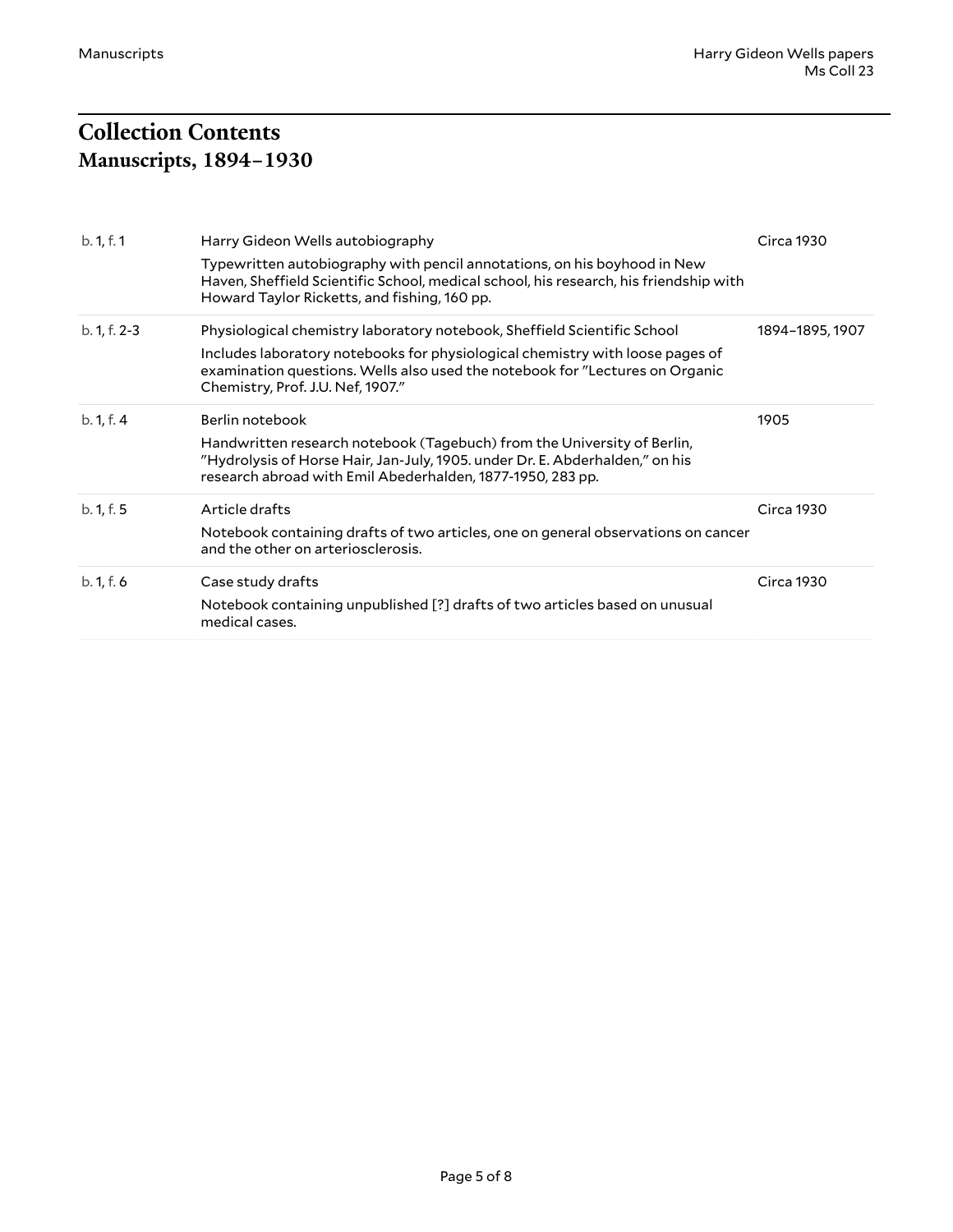### <span id="page-5-0"></span>**Published papers, 1897–1935**

Series includes scrapbooks containing loose clippings and are arranged by dates. Reprints in bound volumes are numbered 1-195 with index in volume IV.

| b. $2, \blacksquare$ vol. 1 | Scrapbook, volume I              | 1901-1908 |
|-----------------------------|----------------------------------|-----------|
| b. $2, \blacksquare$ vol. 2 | Scrapbook, volume II             | 1906-1911 |
| b. $2, \blacksquare$ vol. 3 | Scrapbook, volume III            | 1911-1932 |
| $\blacksquare$ vol. 4       | Reprints, volume I: no. 1-42     | 1897-1907 |
| $\blacksquare$ vol. 5       | Reprints, volume II: no. 43-84   | 1907-1911 |
| $\blacksquare$ vol. 6       | Reprints, volume III: no. 86-149 | 1912-1921 |
| $\blacksquare$ vol. 7       | Reprints, volume IV, no. 151-195 | 1921-1935 |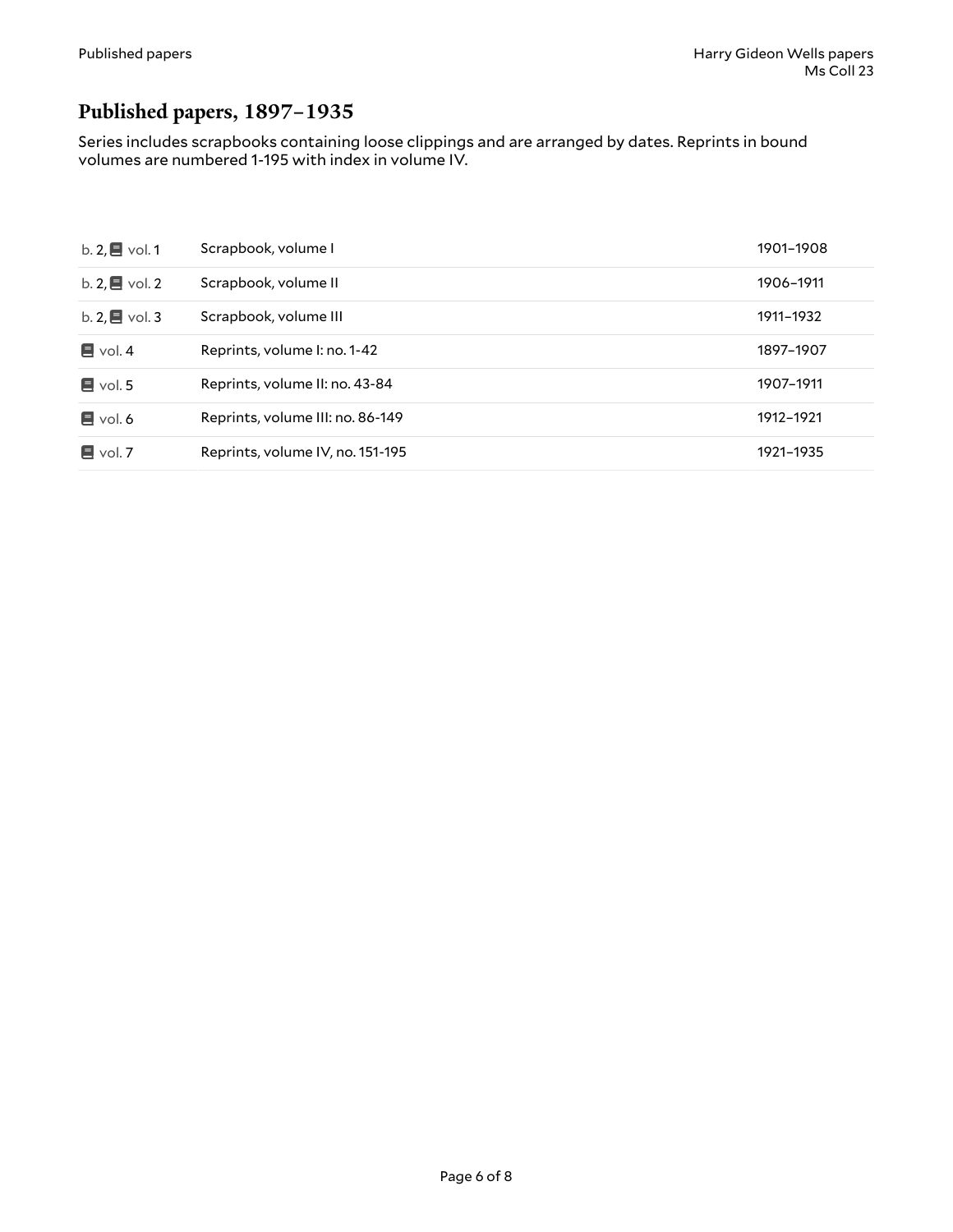### <span id="page-6-0"></span>**Biographical materials, 1927–1943**

| Parsons, William Usher. Quindecennial Record of the Class of 1895 Sheffield<br>Scientific School of Yale University. New Haven: Yale University Press                    | 1912                                                                                                               |
|--------------------------------------------------------------------------------------------------------------------------------------------------------------------------|--------------------------------------------------------------------------------------------------------------------|
| of Yale University. New Haven: The Tuttle, Morehouse & Taylor Company                                                                                                    |                                                                                                                    |
| Obituaries<br>Includes a typed obituary by Ludvig Hektoewn dated April 29, 1943; a signed,<br>published tribute by Arno B. Luckhardt; an obituary by Paul R. Cannon; and | 1941-1943                                                                                                          |
|                                                                                                                                                                          | Bronson, Roscoe E. Tricennial Record of the Class of 1895 Sheffield Scientific School 1927<br>newspaper clippings. |